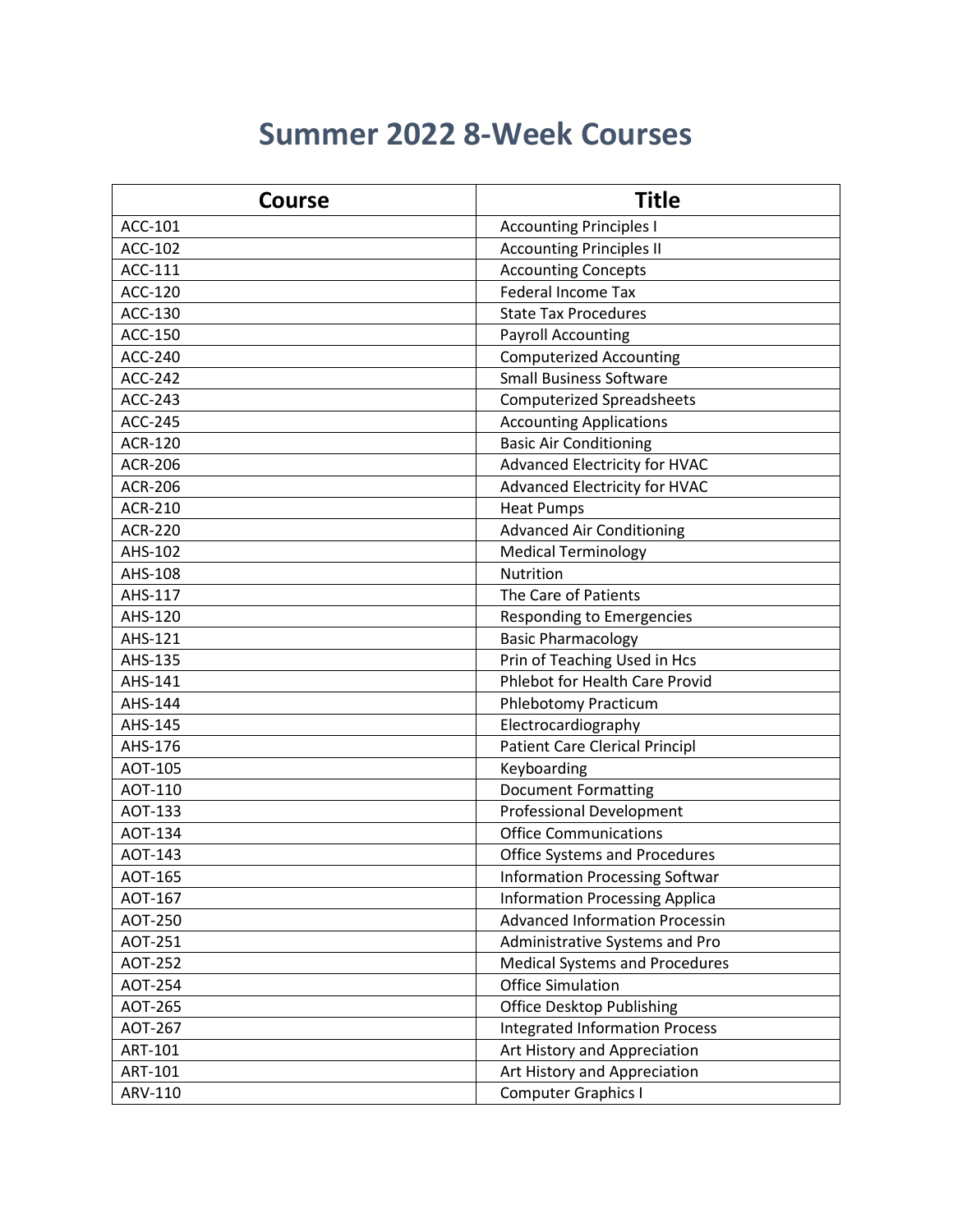| ARV-121        | Design                                    |
|----------------|-------------------------------------------|
| <b>ARV-122</b> | 3-DIMENSIONAL Design I                    |
| <b>ARV-205</b> | <b>Graphic Illustration</b>               |
| <b>ARV-222</b> | <b>Computer Animation</b>                 |
| <b>ARV-227</b> | Web Site Design I                         |
| AST-101        | Solar System Astronomy                    |
| <b>BAF-101</b> | <b>Personal Finance</b>                   |
| <b>BAF-201</b> | Principles of Finance                     |
| <b>BCT-105</b> | Tool Use and Safety                       |
| <b>BCT-111</b> | <b>Blueprint Rdg &amp; Specific</b>       |
| <b>BCT-142</b> | <b>Fundament of Construct Safety</b>      |
| <b>BCT-151</b> | Intro to Reside Plumbing                  |
| <b>BCT-157</b> | Res/Com Plumbing Codes                    |
| <b>BCT-243</b> | Energy Efficiency & Weatheriza            |
| <b>BCT-244</b> | Site Layout & Foundation                  |
| <b>BIO-101</b> | <b>Biological Science I</b>               |
| <b>BIO-102</b> | <b>Biological Science II</b>              |
| <b>BIO-105</b> | Principles of Biology                     |
| <b>BIO-112</b> | <b>Basic Anatomy &amp; Physiology</b>     |
| <b>BIO-134</b> | <b>Fund Microbiology Concepts</b>         |
| <b>BIO-210</b> | Anatomy & Physiology I                    |
| <b>BIO-211</b> | Anatomy & Physiology II                   |
| <b>BIO-225</b> | Microbiology                              |
| <b>BUS-101</b> | <b>Introduction to Business</b>           |
| <b>BUS-121</b> | <b>Business Law I</b>                     |
| <b>BUS-123</b> | <b>Business Law II</b>                    |
| <b>BUS-136</b> | <b>Compensation &amp; Benefits</b>        |
| <b>CGC-278</b> | Typography                                |
| CHM-105        | <b>General Organic &amp; Biochemistry</b> |
| CHM-110        | College Chemistry I                       |
| CHM-111        | College Chemistry II                      |
| COL-101        | <b>College Orientation</b>                |
| CPT-101        | Introduction to Computers                 |
| CPT-168        | Programming Logic & Design                |
| CPT-170        | <b>Microcomputer Applications</b>         |
| <b>CPT-230</b> | C# Programming I                          |
| CPT-231        | C# Programming II                         |
| <b>CPT-232</b> | C++ Programming I                         |
| CPT-236        | Intro to Java Programming                 |
| <b>CPT-242</b> | Database                                  |
| <b>CPT-244</b> | Data Structures                           |
| <b>CPT-270</b> | <b>Adv Microcomputer Applications</b>     |
| CRJ-101        | Intro to Criminal Justice                 |
| CRJ-115        | Criminal Law I                            |
| <b>CRJ-230</b> | <b>Criminal Investigation I</b>           |
| CRJ-250        | Crim Just Internship I                    |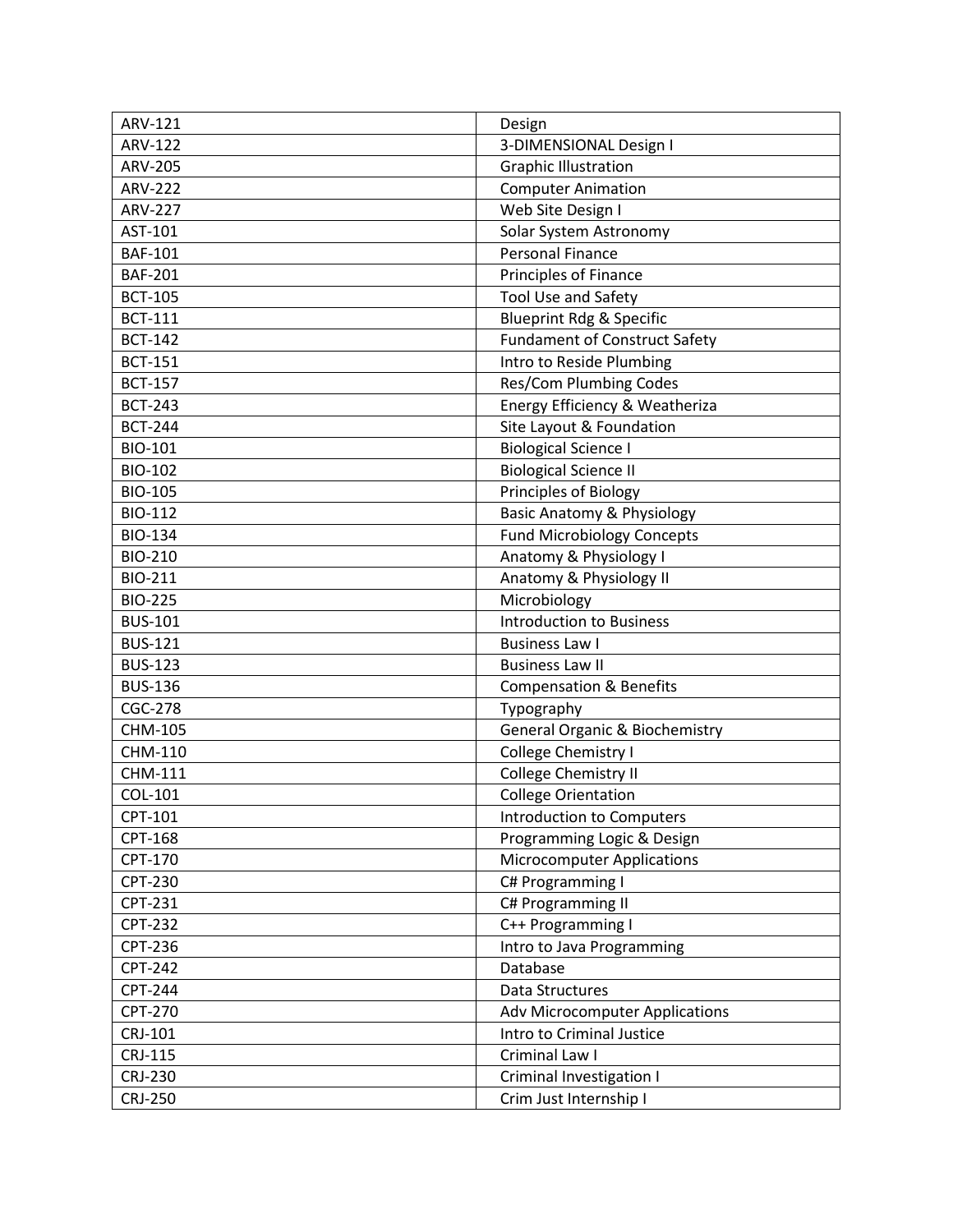| <b>DAT-122</b> | Dental Office Management              |
|----------------|---------------------------------------|
| ECD-101        | Intro to Early Childhood              |
| <b>ECD-108</b> | Family & Community Relations          |
| ECD-109        | Administration and Supervision        |
| <b>ECD-135</b> | <b>Health Safety and Nutrition</b>    |
| <b>ECD-200</b> | Curr Issues in Infant/Tod Dev         |
| <b>ECD-201</b> | Prin of Eth/Lead in ECE               |
| ECO-101        | <b>Basic Economics</b>                |
| ECO-210        | Macroeconomics                        |
| ECO-211        | Microeconomics                        |
| EET-114        | <b>Electrical Circuits II</b>         |
| <b>EET-212</b> | <b>Industrial Robotics</b>            |
| <b>EET-235</b> | Programmable Controllers              |
| <b>EET-256</b> | Sys Operations & Maintenance          |
| EGT-112        | <b>Mechanical Drawing II</b>          |
| EGT-114        | <b>Welding Print Basics</b>           |
| EGT-151        | Introduction to CAD                   |
| <b>ENG-032</b> | Developmental English                 |
| <b>ENG-101</b> | <b>English Composition I</b>          |
| <b>ENG-102</b> | <b>English Composition II</b>         |
| <b>ENG-155</b> | <b>Communications I</b>               |
| <b>ENG-156</b> | <b>Communications II</b>              |
| <b>ENG-160</b> | <b>Technical Communications</b>       |
| <b>ENG-208</b> | World Literature I                    |
| FRE-101        | <b>Elementary French I</b>            |
| HIM-102        | Intro to Coding & Classif Syst        |
| HIM-130        | <b>Billing &amp; Reimbursement</b>    |
| HIS-101        | Western Civilization to 1689          |
| HIS-102        | <b>Western Civilization Post 1689</b> |
| <b>HIS-201</b> | Amer History Discovery to 1877        |
| <b>HIS-202</b> | Amer History: 1877 to Present         |
| <b>HSS-205</b> | <b>Technology and Society</b>         |
| <b>IST-201</b> | <b>Cisco Internetworking Concepts</b> |
| <b>IST-220</b> | <b>Data Communications</b>            |
| <b>IST-221</b> | <b>Adv Data Communications</b>        |
| <b>IST-225</b> | <b>Internet Communications</b>        |
| <b>IST-226</b> | <b>Internet Programming</b>           |
| <b>IST-252</b> | Lan System Manager                    |
| <b>IST-253</b> | Lan Service and Support               |
| <b>IST-254</b> | <b>Centralized Network Mgt</b>        |
| IST-260        | Network Design                        |
| LEG-135        | Introduction to Law and Ethics        |
| LEG-201        | Civil Litigation I                    |
| LEG-213        | Family Law                            |
| LEG-233        | Wills Trusts & Probate                |
| LOG-110        | Introduction to Logistics             |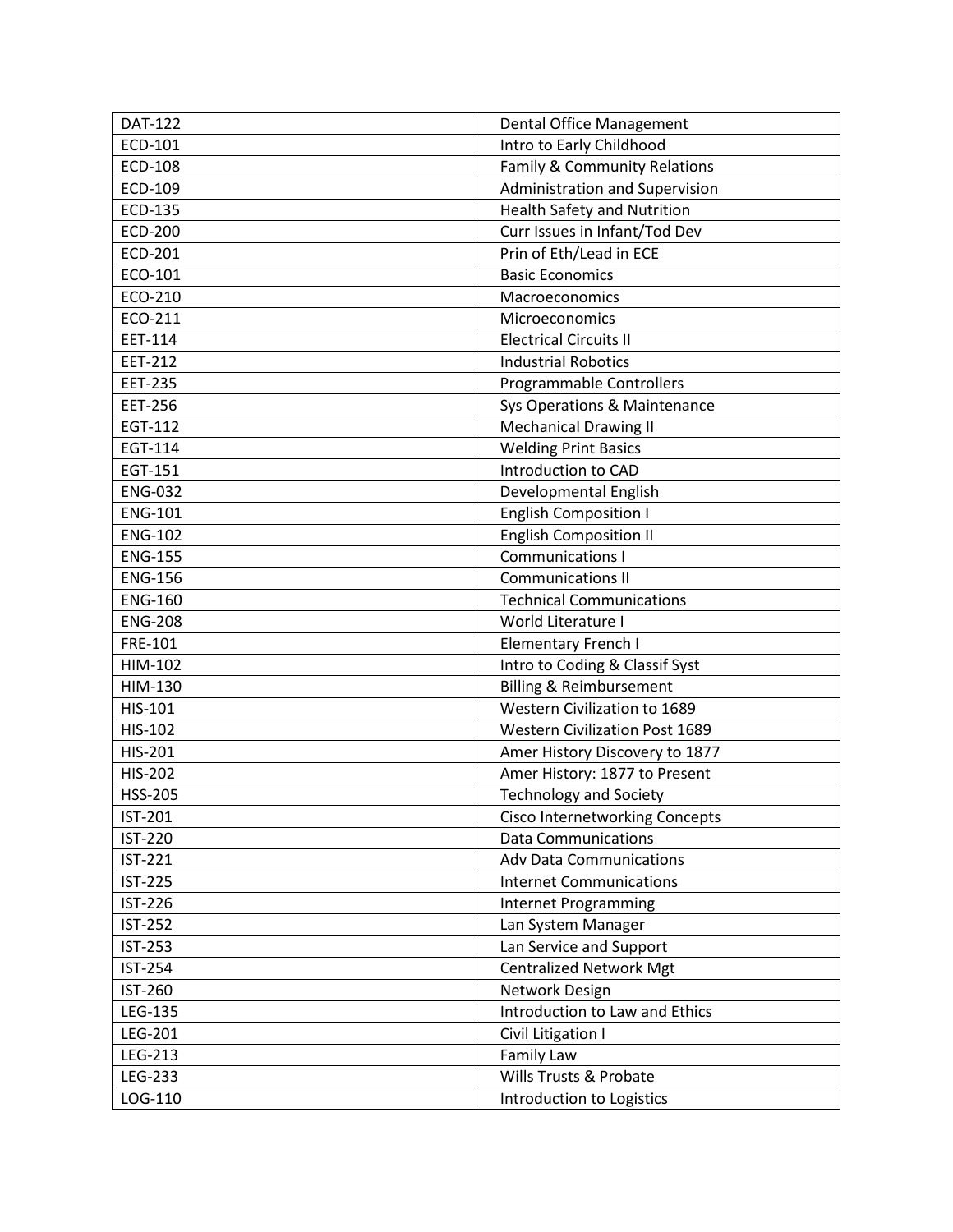| <b>MAP-226</b> | <b>Producing and Directing</b>          |
|----------------|-----------------------------------------|
| <b>MAP-265</b> | <b>Media Arts Business Procedures</b>   |
| <b>MAP-280</b> | Media Arts Exit Portfolio               |
| <b>MAT-033</b> | <b>Developmental Mathematics</b>        |
| <b>MAT-103</b> | <b>Quantitative Reasoning</b>           |
| <b>MAT-105</b> | Intro to College Algebra                |
| <b>MAT-110</b> | College Algebra                         |
| <b>MAT-112</b> | Pre-Calculus                            |
| <b>MAT-120</b> | <b>Probability &amp; Statistics</b>     |
| <b>MAT-130</b> | <b>Elementary Calculus</b>              |
| <b>MAT-140</b> | Analyt Geometry and Calculus            |
| <b>MAT-141</b> | Analyt Geometry & Calculus II           |
| <b>MAT-155</b> | <b>Contemporary Mathematics</b>         |
| <b>MAT-240</b> | Analyt Geomtry & Calculus III           |
| <b>MED-113</b> | <b>Basic Medical Lab Techniques</b>     |
| <b>MED-114</b> | <b>Med Assist Clinical Proc</b>         |
| <b>MED-117</b> | <b>Clinical Practice</b>                |
| MGT-101        | <b>Principles of Management</b>         |
| <b>MGT-120</b> | <b>Small Business Management</b>        |
| <b>MGT-121</b> | <b>Small Business Operations</b>        |
| <b>MGT-201</b> | Human Resource Mgt                      |
| <b>MGT-280</b> | <b>Executive Development</b>            |
| <b>MKT-101</b> | Marketing                               |
| <b>MKT-130</b> | <b>Customer Service Principles</b>      |
| <b>MKT-140</b> | E-Marketing                             |
| <b>MKT-141</b> | <b>Electronic Commerce Strategies</b>   |
| <b>MKT-250</b> | <b>Consumer Behavior</b>                |
| <b>MKT-265</b> | Retail Strategies & Applicat            |
| MLT-112        | Intro to Parasitology                   |
| MTT-113        | <b>Machine Tool Theory</b>              |
| MTT-141        | Metals & Heat Treatment                 |
| MTT-251        | <b>Cnc Operations</b>                   |
| MTT-253        | <b>CNC Programming &amp; Operations</b> |
| MTT-255        | <b>CNC Programming II</b>               |
| MTT-270        | Oper & Prog of Coor Meas Mach           |
| <b>MUS-105</b> | <b>Music Appreciation</b>               |
| PHY-201        | Physics I                               |
| <b>PHY-221</b> | <b>University Physics I</b>             |
| PSC-201        | <b>American Government</b>              |
| PSY-105        | Personal/Interpersonal Psych            |
| PSY-201        | General Psychology                      |
| PSY-203        | Human Growth and Development            |
| <b>RDG-100</b> | <b>Critical Reading</b>                 |
| <b>RDG-101</b> | <b>College Reading</b>                  |
| <b>RWR-032</b> | Integrated Dev. Read & English          |
| SFT-109        | Lifetime Fitness and Wellness           |